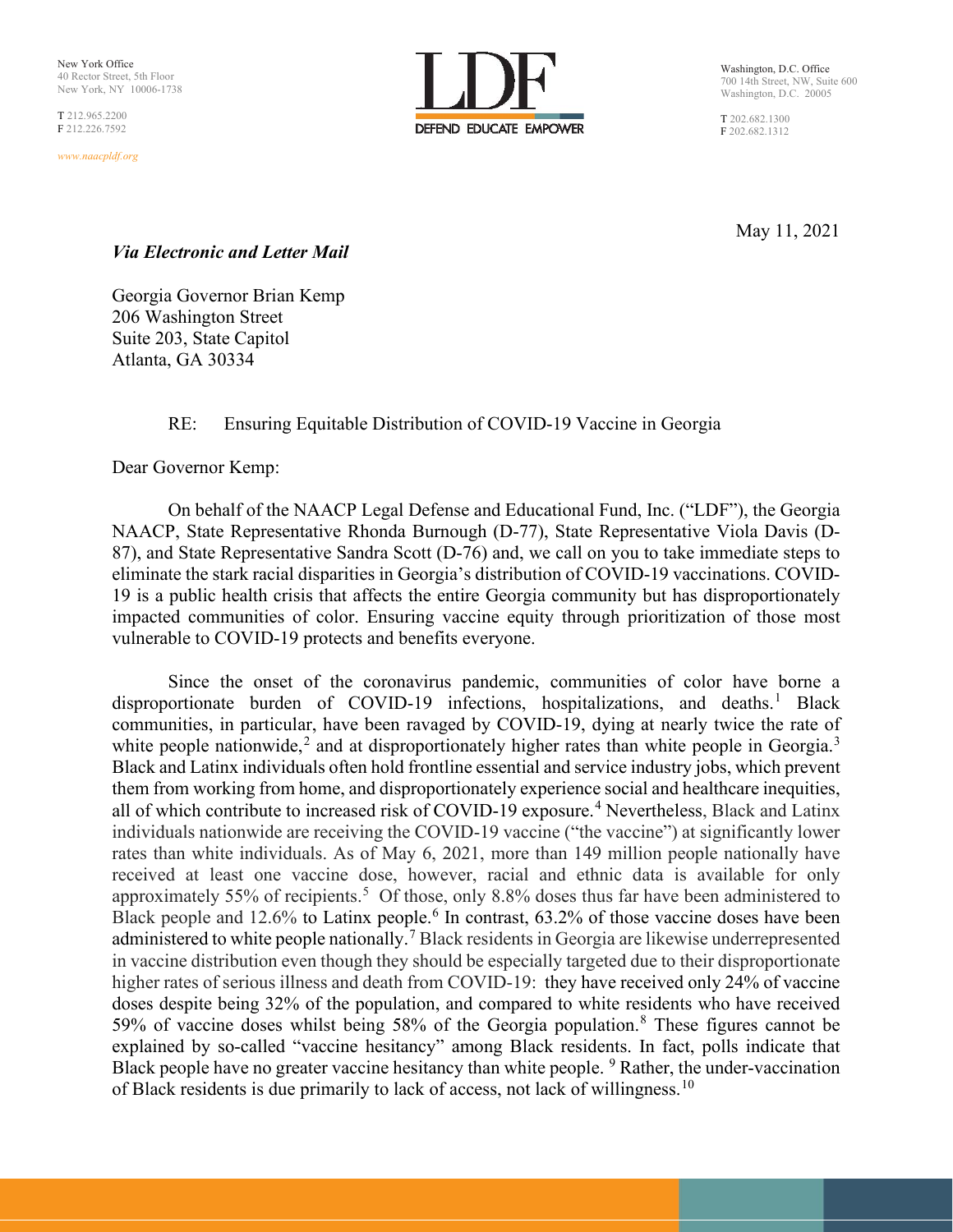As Georgia's leadership, it is your responsibility to ensure equitable vaccine distribution and protect your most vulnerable residents from increased risk of COVID-19 infection, hospitalization, and death. Barriers to vaccine access, such as vaccine deserts, lack of digital access, and inattention to unhoused and incarcerated communities, unduly burden communities of color and limit their ability to obtain the COVID-19 vaccine.<sup>[11](#page-8-9)</sup> This disparate treatment directly threatens the rights of Black and Latinx Georgia residents in possible violation of Title VI of the Civil Rights Act of 1964, as well as the safeguards afforded under the Equal Protection Clause of the Fourteenth Amendment and Article I, § 1 ¶ II of the Georgia Constitution, guaranteeing equal protection of the laws. On April 2, 2021, the United States Department of Justice (the "DOJ") issued a statement making clear that "[t]he Civil Rights Division, together with other agencies throughout the Federal government, will continue to monitor civil rights issues related to COVID-19 and vigorously enforce civil rights laws."[12](#page-8-10) Quite simply, "[c]ivil rights protections and responsibilities still apply, even during emergencies. They cannot be waived."[13](#page-8-11) As a result, we urge you to review the following factors, among others, that contribute to vaccine inequity and immediately implement our recommendations, specified below, to remedy the racial inequities in your vaccination distribution methods.

#### **A. Vaccine Deserts and Vaccine Tourism**

Due to racial segregation, redlining, and other effects of structural racism, predominantly Black communities are often housed in areas with little to no healthcare infrastructure and few, if any, healthcare resources.<sup>[14](#page-8-12)</sup> This means Black residents are significantly more likely than white residents to live at least a mile away from the nearest quality pharmacy, clinic, hospital, or healthcare center.<sup>[15](#page-8-13)</sup> Thus, when local governments primarily rely on preexisting health care infrastructure and providers for vaccine administration, many Black individuals have few, if any, options for receiving the vaccine in their own communities—creating "vaccine deserts."[16](#page-8-14) Further, vaccine deserts are largely concentrated in low-income communities of color, which commonly lack transportation or rely on public transport.<sup>[17](#page-8-15)</sup> Thus, the populations with high vulnerability to COVID-19 infection and death are the same populations excluded from vaccine access and distribution.<sup>[18](#page-8-16)</sup>

The consequence is that Black residents live much farther, on average, from the closest vaccination site than white residents—a national trend that is "especially prevalent" in Georgia.<sup>[19](#page-8-17)</sup> In Georgia, therefore, Black residents in vaccine deserts must shoulder the additional costs and burdens of finding transportation to vaccine centers outside of their neighborhoods while juggling employment obligations, childcare responsibilities, declining health, and other consequences of living in racially segregated neighborhoods that are deprived of healthcare resources. This trend cannot continue. We strongly urge you to implement the following recommendations to eliminate these inexcusable barriers and racial disparities in Georgia's vaccine access and distribution methods.

• **Prioritize the establishment and expansion of vaccination sites, such as mobile healthcare centers, clinics, and other healthcare facilities, in underserved communities hardest hit by COVID-19 and those located in vaccine deserts.** Ensure vaccination sites consider the targeted community's specific challenges, such as access to healthcare facilities, limited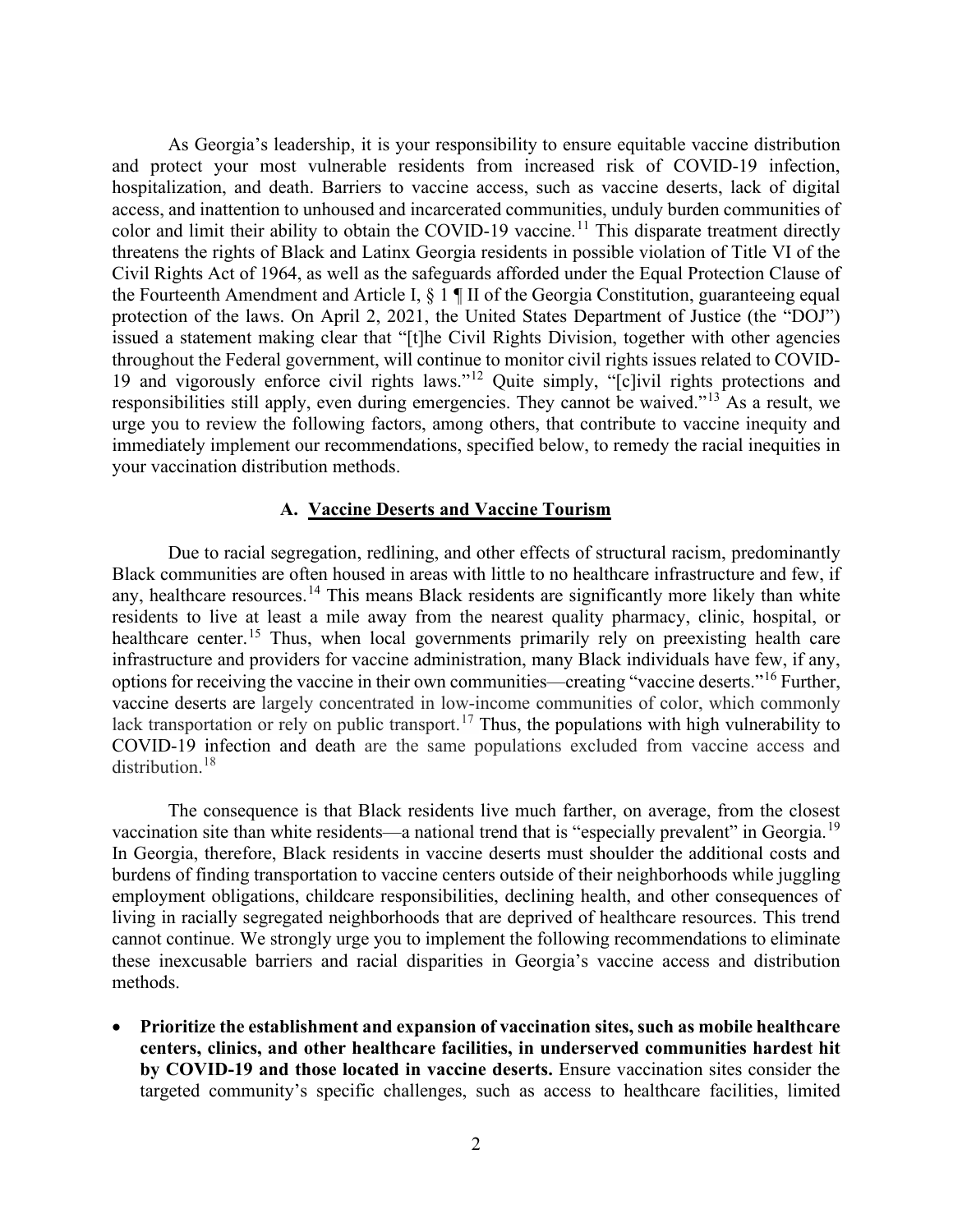internet access, lack of transportation or limited mobility, limited English language proficiency, limited hours of availability due to work or childcare, and limited income, and provide solutions that circumvent these challenges.

- o Review and analyze geographic data, such as ZIP Codes and census tracts, to ensure that investments in public health infrastructure prioritize healthcare and vaccination of populations that are underserved or most vulnerable to COVID-19 infection, including frontline essential and service industry workers.<sup>[20](#page-9-0)</sup> Place new vaccination sites in accessible public spaces within underserved communities*, e.g*., near or within churches, community centers, public housing residences, public schools, and parking lots.
- **Collaborate with and rely on trusted community-based organizations, religious institutions, stakeholders, leaders, and activists within communities most impacted by COVID-19, before, during, and after implementing all efforts to combat vaccine inequity.** Because vaccine inequity overwhelmingly impacts vulnerable communities of color, all efforts to ensure equitable vaccine access should center around meaningful engagement with Black and Latinx communities, particularly elders and those residing in vaccine deserts. These engagement efforts should be conducted in partnership with, or led by, grassroots organizations, local activists, clergy, and other key community stakeholders to achieve increased vaccine distribution and reduce vaccine hesitancy in vulnerable communities of color. [21](#page-9-1)
- Take action to guard against vaccine tourism. Frequently, when vaccination centers are brought to underserved communities to increase vaccine access for vulnerable residents, the targeted vulnerable residents are still unable to access the vaccines because more affluent people from outside areas, who have the resources and connections to learn of and travel to the new vaccination site, "skip" ahead of underserved residents to receive a vaccination— commonly labeled "vaccine tourism."<sup>[22](#page-9-2)</sup> To avoid vaccine tourism, elected officials should work with the targeted community's stakeholders and leaders to ensure members of the targeted community are prioritized for vaccine resources.<sup>[23](#page-9-3)</sup> There should also be a public campaign to condemn vaccine tourism and discourage more privileged constituents and people outside your constituency from depriving vaccine access to those more vulnerable to COVID-19 infection, serious illness, or death, which creates greater burdens and harms for everyone.
- **In coordination with trusted community-based organizations, stakeholders, leaders, and activists representing Black, Latinx, and other communities of color, create easily accessible public education campaigns** that target, reach, and inform vulnerable and underserved populations, including unhoused and incarcerated populations, about vaccine eligibility, safety, efficacy, and distribution sites, and emphasize the absence of any cost associated with vaccination.
	- o All public education campaigns should directly address vaccine hesitancy in communities of color, in a manner that validates and takes seriously the concerns, acknowledges the healthcare industry's history of racial discrimination and experimentation on Black communities, clarifies that the COVID-19 vaccine will not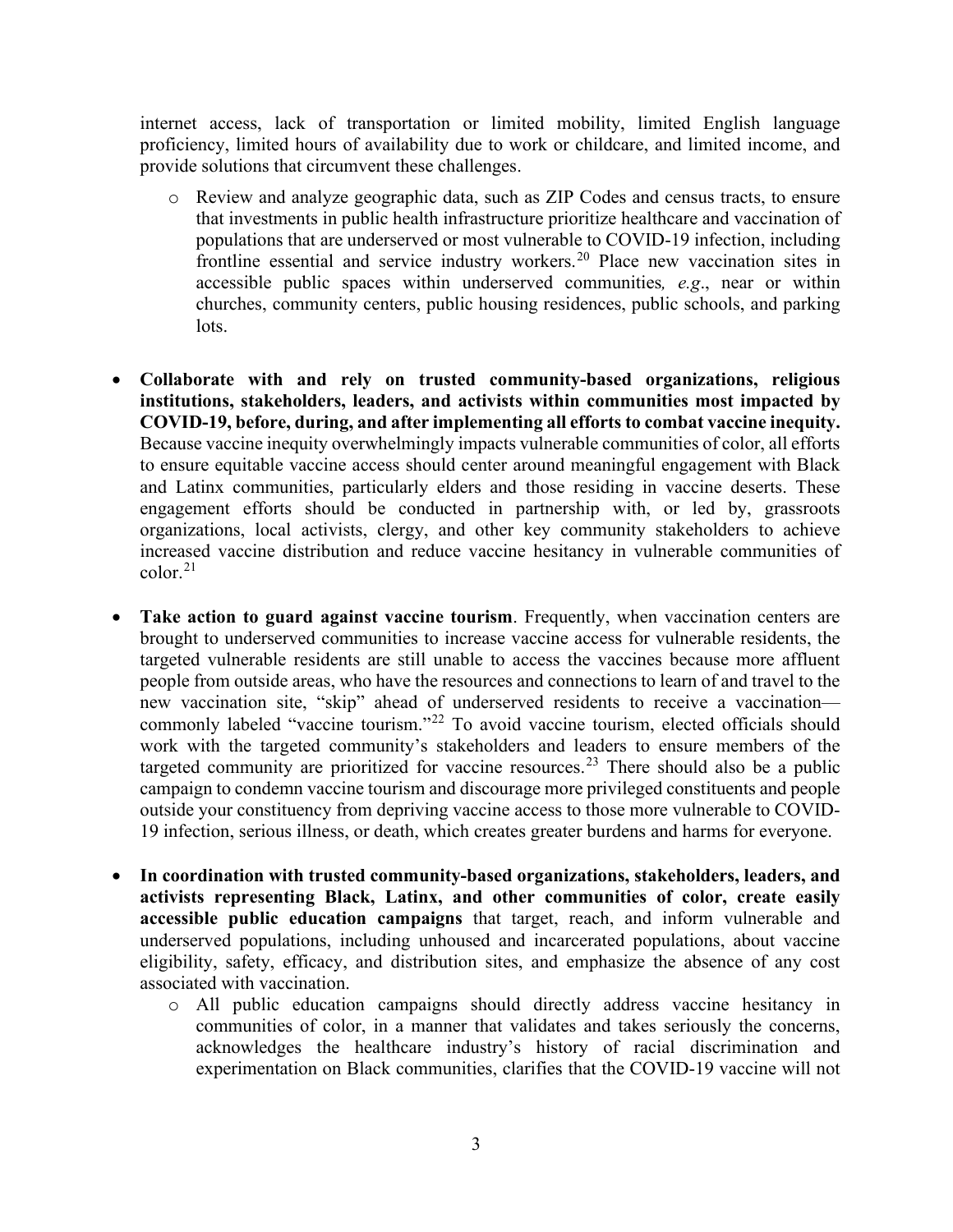replicate those practices, and provides accessible resources and data showing the safety of the vaccine.

### • **Eliminate additional barriers to vaccine access.**

- o Increase community-based vaccination sites in vulnerable zip codes and—to prevent vaccine tourism and limited vaccine access for those targeted and vulnerable communities—encourage proof of residency within the targeted area prior to vaccination. However, because proof of residency requirements typically place additional burdens on low-income residents and communities of color,  $^{24}$  $^{24}$  $^{24}$  all proof of residency requirements should be broad and include acceptance of identifying documents beyond government-issued identification, such as current mail (not limited to utility bills), statements from others residing in the community, school records, individual attestation of residency in targeted district, and more.
- o Eliminate all fees and co-pays associated with an individual's COVID-19 vaccination, including hospital and clinic administrative fees, even if reimbursable.
- $\circ$  Create free, COVID-19 sanitized,<sup>[25](#page-9-5)</sup> wheelchair-accessible methods of public transportation to and from vaccination centers and underserved areas, racially segregated neighborhoods, and vaccine deserts for residents needing transportation assistance.[26](#page-9-6)

# **B. Lack of Digital Access & Difficulties with Online Platforms**

State and local governments nationwide, including those in Georgia, rely primarily on online platforms to disseminate crucial public health information about the safety and efficacy of the vaccine; vaccine appointment eligibility and registration; and location of vaccination sites. However, for more than 1 million Georgia residents, reliable internet access is a luxury beyond reach.<sup>[27](#page-9-7)</sup> This digital divide disproportionately impacts the elderly, low-income residents, and those in rural communities. [28](#page-9-8) Lack of digital access is also more prevalent in communities of color with over 80% of white Americans owning a computer as compared to just 58% of Black Americans and  $57\%$  of Latinx Americans.<sup>[29](#page-9-9)</sup> Even residents who have technology devices and dependable internet access must contend with complex registration processes, multi-step verifications, and numerous platforms as they search for available vaccine appointments.[30](#page-9-10) This complicated registration process further limits vaccine accessibility for those who lack digital proficiency or the time or capacity to review various websites. The digital divide and complicated registration systems should not prevent your constituents from receiving the vaccine.<sup>[31](#page-9-11)</sup> As such, we recommend you take the following steps:

- **Permit all vaccine sign-up and registration, waiting in line, and distribution processes to be completed in-person and by telephone, as well as online and via SMS messaging.**
- **Streamline the registration process by placing details about vaccine appointment availability on a single website.** Centralizing this information will increase user confidence and avoid confusion arising from users navigating multiple websites. Also ensure that vaccination telephone hotlines and in-person registration systems are consolidated so that all necessary information can be obtained from a central source. Make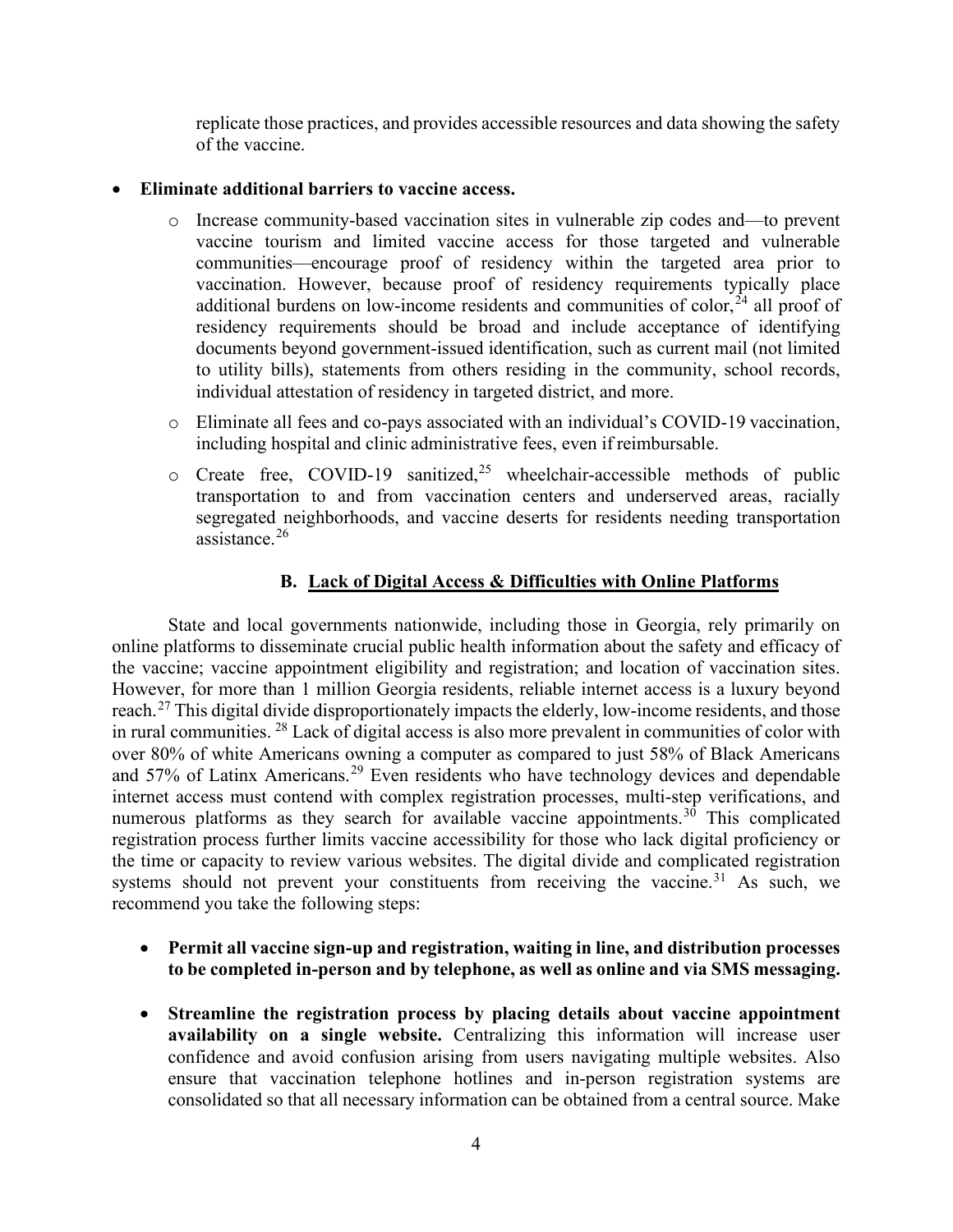all information about the vaccine and vaccination sites available in the most common languages used by your constituents.

• **Implement outreach methods from prior successful public education campaigns, such as the use of mobile sign-up units that travel to residences and frequent high-traffic locations in underserved communities, to ensure vulnerable communities can easily receive vaccine and appointment information.** Coordinate with local community-based organizations, religious institutions, elected officials, activists, and other leaders to identify additional reliable methods of broad transmission of vaccine and appointment information with considerations of language proficiency.

#### **C. Inattention to the Unhoused and Incarcerated Populations**

COVID-19 vaccination plans must prioritize those experiencing housing instability and homelessness.<sup>[32](#page-9-12)</sup> Black people, particularly those who are older or have poor health, are disproportionately represented in unhoused communities,<sup>[33](#page-9-13)</sup> making them even more susceptible to severe COVID-19 infection and death.<sup>[34](#page-10-0)</sup> Communities of color are also facing increased housing insecurity due to the economic toll of the pandemic.<sup>35</sup> Black and Latinx households are more than twice as likely to report being behind on housing payments than white households.<sup>[36](#page-10-2)</sup> In fact, Black people represent just 21% of all renters, but 35% of all defendants on eviction cases during the pandemic.<sup>[37](#page-10-3)</sup> In Georgia, 2018 findings revealed that, statewide, 9,499 people were homeless on a given night, constituting 9 per  $10,000$  people in the general population.<sup>[38](#page-10-4)</sup> The pandemic has only made this problem worse—with 62% of renters facing eviction at some point during the past year, the number of unhoused Georgia residents is likely much higher today.<sup>[39](#page-10-5)</sup> Unhoused communities often rely on congregate settings, such as homeless shelters or outdoor communities, where they are in poorly ventilated spaces and are unable to engage in the practices necessary to slow the transmission of the virus, such as social distancing, regular cleaning, <sup>[40](#page-10-6)</sup> and frequent handwashing.

Similarly, vaccination plans must prioritize incarcerated people. COVID-19 outbreaks in carceral facilities have been rampant, with one in five state and federal prisoners testing positive for coronavirus, a rate more than four times greater than the general population.<sup>[41](#page-10-7)</sup> Like those in other congregate settings, individuals in jails, prisons, and detention centers are housed in poorly ventilated facilities and are unable to socially distance, have limited access to personal protective equipment and cleaning supplies, and lack adequate health care resources to prevent and treat  $CovID-19$  infections.<sup> $\bar{4}2$ </sup> Additionally, the constant movement between carceral facilities and outside communities by both carceral staff and residents increases the likelihood of community spread of the virus from carceral facilities to outside communities.<sup>[43](#page-10-9)</sup> Georgia is no exception; in fact, Georgia has the nation's seventh-highest number of deaths among the state's incarcerated population.[44](#page-10-10) Nevertheless, Georgia's vaccine distribution efforts have, until recently, largely excluded incarcerated populations, prioritizing the vaccination of carceral staff.<sup>[45](#page-10-11)</sup> This approach illogically ignores the *shared* increased risk of infection between staff and incarcerated persons, and creates an additional vector for spreading COVID-19 among communities and burdening the healthcare infrastructure.<sup>[46](#page-10-12)</sup> Furthermore, it remains unclear whether vaccination of carceral staff prevents their transmission of COVID-19 to others; therefore, simultaneous vaccination of those living and working in carceral facilities is necessary to meaningfully reduce transmission rates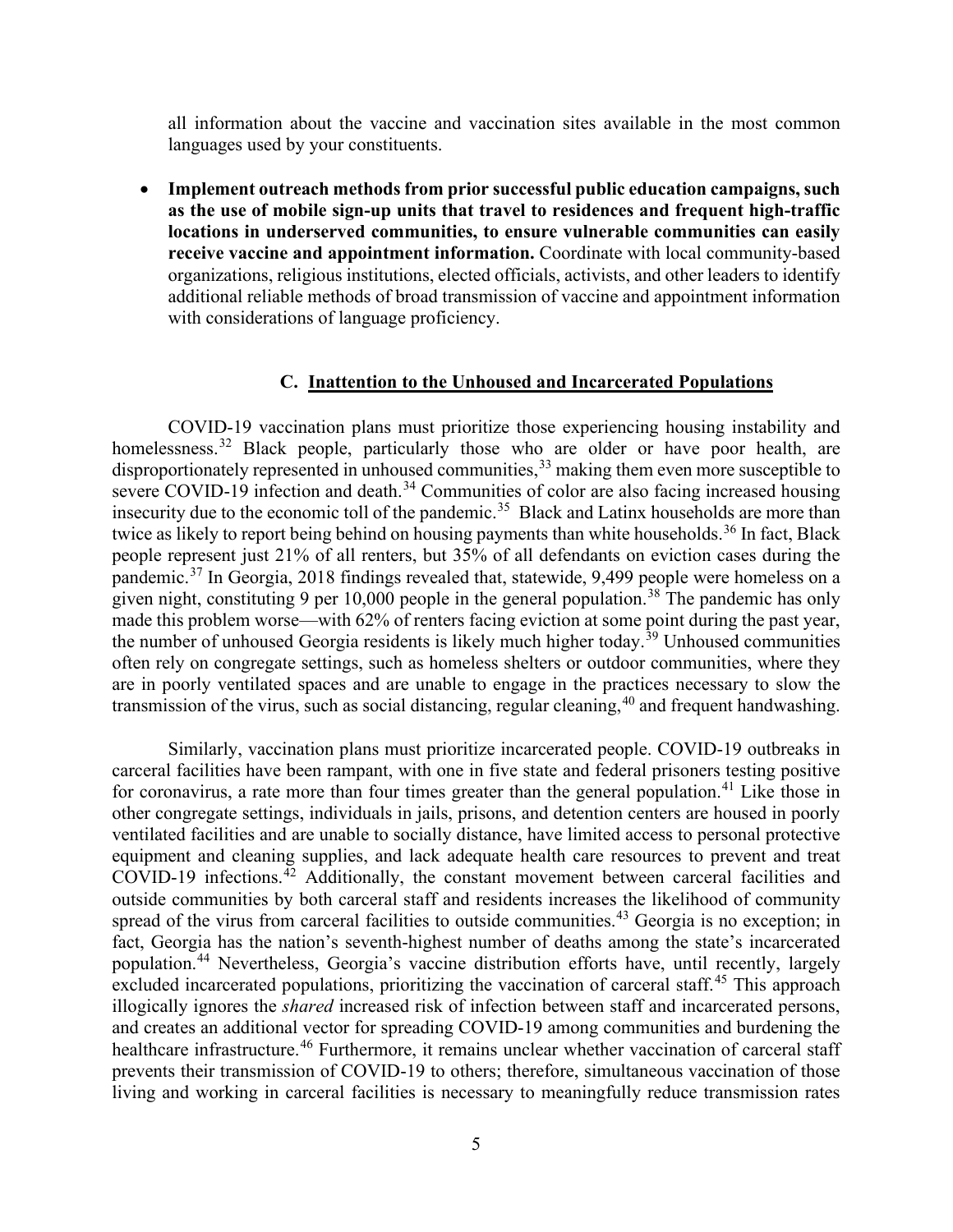both within carceral settings and the surrounding outside communities.<sup>[47](#page-10-13)</sup> Even when, in recent days, some vaccinations have been made available to incarcerated people, it has been reported that agreement to vaccination has been incentivized by offers of "cookies, chips and candy" rather than by sincerely sharing information and building trust. Incarcerated individuals have also reported lack of information about the vaccine prior to being asked to sign a consent form, noting that their requests for additional information were refused.<sup>[48](#page-10-14)</sup> Incarcerated people must have the genuine opportunity to provide informed consent. $49$ 

Housing insecurity and incarceration should not be death sentences. Accordingly, we ask that you take the following efforts:

- **Provide targeted information to unhoused and incarcerated populations about vaccine eligibility, safety, efficacy, distribution, and lack of cost** with special consideration of the unique concerns and hesitancies of these populations.
- **Prioritize the unhoused and incarcerated populations in vaccination plans** given their greater susceptibility to infection within congregate settings and greater risk of serious illness or death given their higher rates of comorbidities.<sup>[50](#page-10-16)</sup> At a minimum, these populations should be vaccinated simultaneous to staff working with them.
- **Employ mobile vaccination clinics to reach unhoused communities and individuals,** including those residing outside of shelters and simultaneously offer free and COVID-safe forms of transportation (*e.g.*, designated buses, free taxis, shuttle service) to vaccination sites.

### **D. Collection and Publication of Demographic Vaccine Data**

In addition to the above barriers to vaccine equity, there is a nationwide lack of public vaccine distribution data, disaggregated by key demographics, such as race, ethnicity, age, sex, disability, English proficiency, and geographic location.<sup>[51](#page-10-17)</sup> These gaps in data hinder the public from tracking and evaluating the racial equity of vaccine distribution nationally and within specific localities. Given the importance of accurate information in ensuring fair treatment of all Georgia residents, we therefore strongly recommend that you continue to require rigorous and frequent collection and publication of vaccine administration data at the county, city, and state level, disaggregated by race, ethnicity, age, sex, disability, English proficiency, geographic location, including residency of those vaccinated, and other relevant demographics.

*\*\*\**

To rectify the stark racial disparities in Georgia's vaccine distribution and halt the spread of COVID-19, you must ensure that Georgia centers racial equity as a key principle in vaccine distribution plans and efforts. Without this critical intervention, your most vulnerable constituents will remain largely unvaccinated and will continue to disproportionately fall ill from the virus or die, creating greater risks of community spread within your entire constituency and further burdening your overstretched healthcare infrastructure. Communities of color have already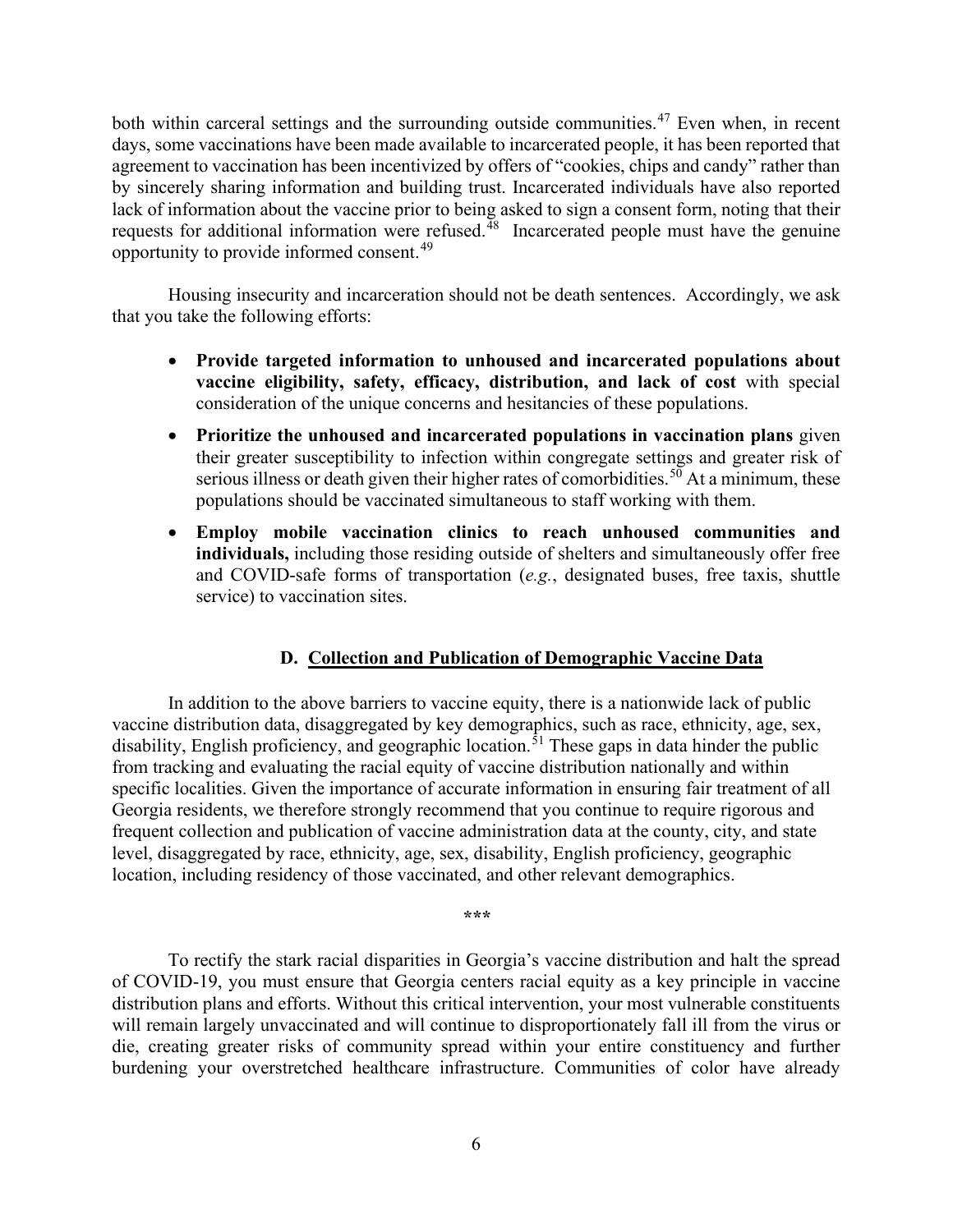disproportionately borne the weight of this unprecedented public health crisis. You now have a critical opportunity to reverse this trend by ensuring racial equity in vaccine distribution.

During this unprecedented public health crisis, residents of Georgia, including residents of color, are looking to you for the bold leadership and swift action that is desperately needed at this time. We thus encourage you to meet this moment by implementing the above recommendations and making clear your firm commitment to racial equity for all. Thank you for your time and consideration, and please do not hesitate to contact Katurah Topps at [ktopps@naacpldf.org](mailto:ktopps@naacpldf.org) or Kaydene Grinnell at  $kgrinnell@naacpdf.org$  if you have any questions or concerns.

Sincerely,

Shinly A. Sfill

Sherrilyn A. Ifill President and Director-Counsel NAACP Legal Defense and Educational Fund, Inc.

Dexter Benning Third Vice President Bartow County Branch Georgia NAACP

Representative Rhonda Burnough Georgia House District 77

Representative Viola Davis Georgia House District 87

Representative Sandra G. Scott Georgia House District 76

CC:

Dr. Kathleen Toomey Commissioner, Georgia Department of Public Health 2 Peachtree Street, NW Atlanta, GA 30303-3186 [Ket1@dhr.state.ga.us](mailto:Ket1@dhr.state.ga.us)

Jeffrey E. Turner Chairman, Board of Commissioners, Clayton County, GA 112 Smith Street, Annex 1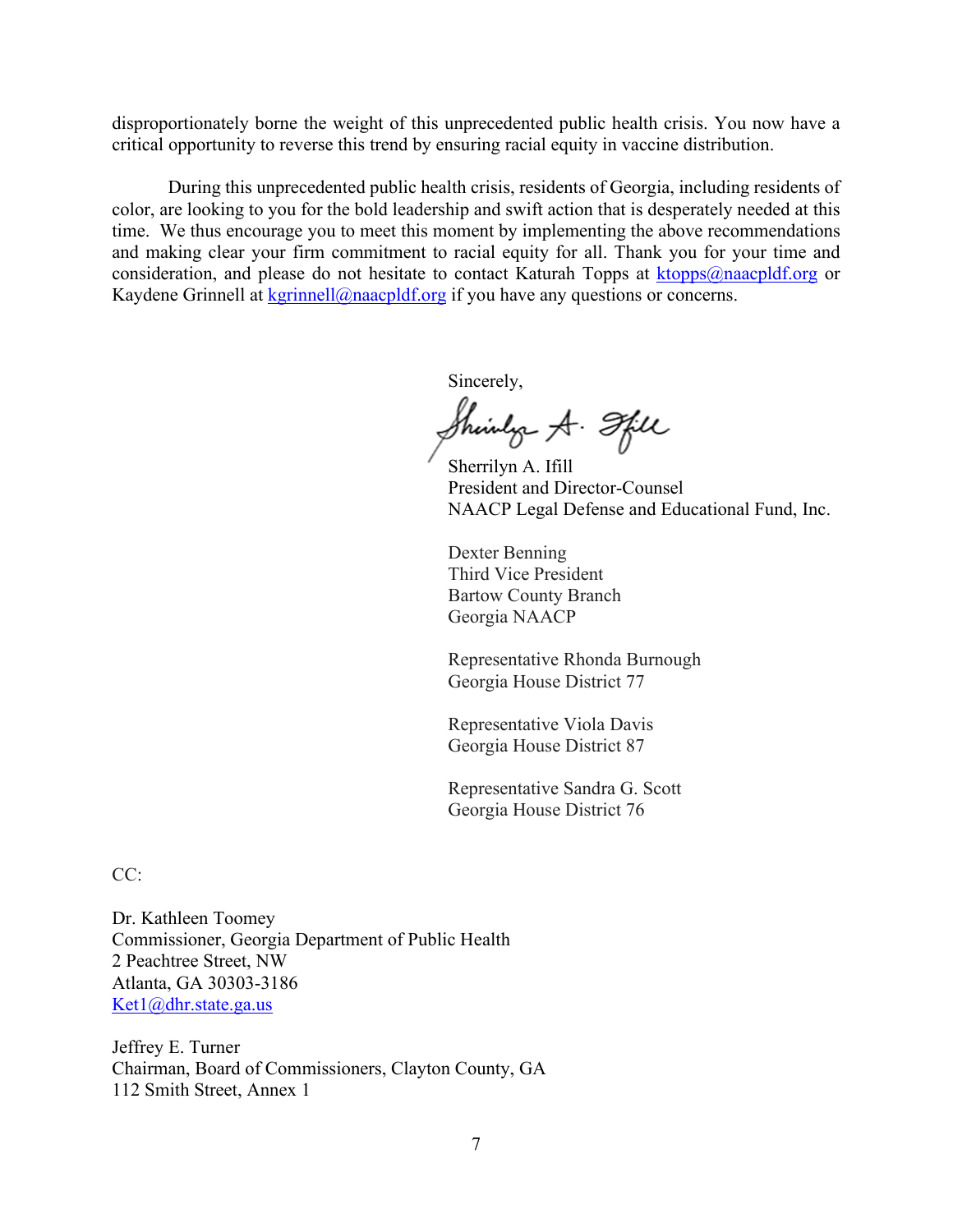Jonesboro, GA 30236 [katrina.holloway@claytoncountyga.gov](mailto:katrina.holloway@claytoncountyga.gov)

Hon. Van R. Johnson, II Mayor, City of Savannah, GA Savannah City Hall, 2nd Floor 2 East Bay Street Savannah, GA 31401 [MayorJohnson@savannahga.gov](mailto:MayorJohnson@savannahga.gov)

Robyn A. Crittenden, Commissioner, Georgia Department of Human Services 2 Peachtree Street, NW, Room 29-250 Atlanta, Georgia 30303-3142

Christopher Nunn., Commissioner, Georgia Department of Community Affairs 60 Executive Park South NE Room 305 Atlanta, Georgia 30329-2231 [Christopher.Nunn@dca.ga.gov](mailto:Christopher.Nunn@dca.ga.gov) [region3@dca.ga.gov](mailto:region3@dca.ga.gov)

Thomas Moore, Deputy Director, Emergency Management, Georgia Emergency Management and Homeland Security Post Office Box 18055, Atlanta, GA, 30316-0555 [Thomas.moore@gema.ga.gov](mailto:Thomas.moore@gema.ga.gov)

Frank W. Berry, Commissioner, Georgia Department of Community Health 2 Peachtree Street NW 6th Floor Atlanta, Georgia 30303-3142

Jeff Zients, White House Coronavirus Response Coordinator 1000 Independence Ave. SW Washington, DC 20585

White House Covid-19 Health Equity Task Force Dr. Marcella Nunez-Smith, Chair The White House 1600 Pennsylvania Ave NW Washington, DC 20500

<span id="page-7-0"></span><sup>1</sup> Samantha Artiga, Bradley Corallo & Olivia Pham, *Racial Disparities in COVID-*19, KAISER FAM. FOUND. (Aug. 17, 2020), [https://www.kff.org/racial-equity-and-health-policy/issue-brief/racial-disparities-covid-19-key-findings](https://www.kff.org/racial-equity-and-health-policy/issue-brief/racial-disparities-covid-19-key-findings-available-data-analysis/)[available-data-analysis/.](https://www.kff.org/racial-equity-and-health-policy/issue-brief/racial-disparities-covid-19-key-findings-available-data-analysis/)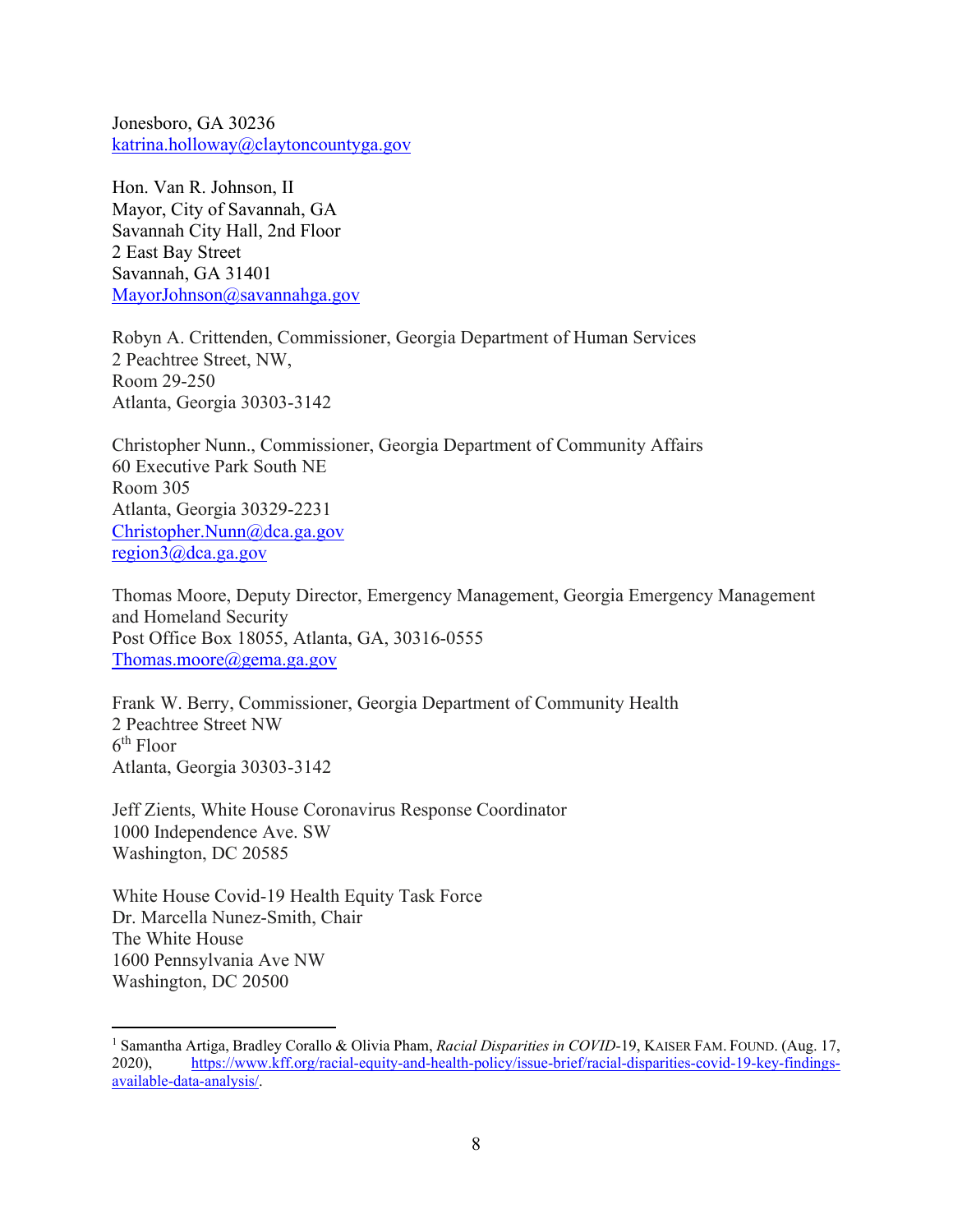<span id="page-8-1"></span><sup>3</sup> Nambi Ndugga, Olivia Pham, Latoya Hill, Samantha Artiga & Salem Mengistu, *Latest Data on COVID-19 Vaccinations Race/Ethnicity,* KAISER FAM. FOUND[.,https://www.kff.org/coronavirus-covid-19/issue-brief/latest-data](https://www.kff.org/coronavirus-covid-19/issue-brief/latest-data-covid-19-vaccinations-cases-deaths-race-ethnicity/)[covid-19-vaccinations-cases-deaths-race-ethnicity](https://www.kff.org/coronavirus-covid-19/issue-brief/latest-data-covid-19-vaccinations-cases-deaths-race-ethnicity/) (last visited May 7, 2021).

<span id="page-8-2"></span><sup>4</sup> *See* David Waldstein, *As Georgia Reopens, Virus Study Shows Black Residents May Bear Brunt*, N.Y. TIMES (Apr. 30, 2020), <https://www.nytimes.com/2020/04/30/health/coronavirus-georgia-african-americans.html> ("African-Americans are essential employees in our system . . . [e]verything from bus drivers to health care workers and cleaning services, they are on the front line, and therefore are far more likely to be exposed.").

<span id="page-8-3"></span><sup>5</sup> Ctrs. for Disease Control & Prevention*, Demographic Characteristics of People Receiving COVID-19 Vaccinations in the United States*,<https://covid.cdc.gov/covid-data-tracker/#vaccination-demographic> (last visited May 6, 2021) (reporting that Hispanic/Latinx, Black non-Hispanic, and Asian non-Hispanic populations are all being vaccinated at disproportionately lower rates, while the white non-Hispanic population is being vaccinated at higher rates).  $6$  *Id.* 

<span id="page-8-5"></span><span id="page-8-4"></span> $^7$  *Id.* 

<span id="page-8-7"></span><span id="page-8-6"></span><sup>8</sup> Ndugga et al., *supra* note 3.<br><sup>9</sup> Juana Summers, *Little Difference In Vaccine Hesitancy Among White And Black Americans, Poll Finds, NPR,* [https://www.npr.org/sections/coronavirus-live-updates/2021/03/12/976172586/little-difference-in-vaccine-](https://www.npr.org/sections/coronavirus-live-updates/2021/03/12/976172586/little-difference-in-vaccine-hesitancy-among-white-and-black-americans-poll-find)

[hesitancy-among-white-and-black-americans-poll-find](https://www.npr.org/sections/coronavirus-live-updates/2021/03/12/976172586/little-difference-in-vaccine-hesitancy-among-white-and-black-americans-poll-find) (Mar. 12, 2021) ("There is little difference in reluctance to take the coronavirus vaccine among Black and white people in the U.S.")

<span id="page-8-8"></span>10 *Id.*; *see also* Akilah Johnson, *Lack of Health Services and Transportation Impede Access to Vaccine in Communities of Color*, WASH. POST (Feb. 13, 2021), [https://www.washingtonpost.com/health/2021/02/13/covid-racial-ethnic](https://www.washingtonpost.com/health/2021/02/13/covid-racial-ethnic-disparities)[disparities](https://www.washingtonpost.com/health/2021/02/13/covid-racial-ethnic-disparities) (highlighting structural barriers limiting access to care for communities of color as key drivers of racial disparities in vaccination).

<span id="page-8-9"></span> $11$  In addition to the factors listed here, a failure to prioritize vaccination of frontline essential workers and individuals 65 years old and older, as the Center for Disease Control (CDC) recommends, contributes to the racial inequalities in COVID-19 infection and vaccine access. *See* Ctrs. For Disease Control and Prevention, *How CDC is Making Vaccine*  Recommendations (Apr. 28, 2021), [https://www.cdc.gov/coronavirus/2019-ncov/vaccines/recommendations.html;](https://www.cdc.gov/coronavirus/2019-ncov/vaccines/recommendations.html) Kathleen Dooling, *Phased Allocation of COVID-19 Vaccines* (Dec. 20, 2020) [https://www.cdc.gov/vaccines/acip/meetings/downloads/slides-2020-12/slides-12-20/02-COVID-Dooling-508.pdf.](https://www.cdc.gov/vaccines/acip/meetings/downloads/slides-2020-12/slides-12-20/02-COVID-Dooling-508.pdf)

<span id="page-8-10"></span><sup>12</sup> Press Release, Pamela S. Karlan, U.S. Dep't of Just., Statement by the Principal Deputy Assistant Attorney General for Civil Rights Leading a Coordinated Civil Rights Response to Coronavirus (COVID-19) (Apr. 2, 2021), [https://www.justice.gov/opa/pr/statement-principal-deputy-assistant-attorney-general-civil-rights-leading](https://www.justice.gov/opa/pr/statement-principal-deputy-assistant-attorney-general-civil-rights-leading-coordinated-civil)[coordinated-civil.](https://www.justice.gov/opa/pr/statement-principal-deputy-assistant-attorney-general-civil-rights-leading-coordinated-civil) 13 *Id.*

<span id="page-8-11"></span>

<span id="page-8-12"></span><sup>14</sup> *See* Lucas A. Berenbrok et al., *Access to Potential COVID-19 Vaccine Administration Facilities: A Geographic Information Systems Analysis*, UNIV. OF PITT. SCH. OF PHARMACY & W. HEALTH POL'Y CTR., 3-4 (Feb. 2, 2021), [https://s8637.pcdn.co/wp-content/uploads/2021/02/Access-to-Potential-COVID-19-Vaccine-Administration-](https://s8637.pcdn.co/wp-content/uploads/2021/02/Access-to-Potential-COVID-19-Vaccine-Administration-Facilities-2-2-2021.pdf)

[Facilities-2-2-2021.pdf](https://s8637.pcdn.co/wp-content/uploads/2021/02/Access-to-Potential-COVID-19-Vaccine-Administration-Facilities-2-2-2021.pdf) (finding that, across 69 U.S. counties housing 26 million people, and nearly 70,000 potential COVID-19 vaccine administration sites nationwide, "Black residents had a significantly higher risk than White residents of having a driving distance greater than 1 mile to the closest potential COVID-19 vaccine administration facility").

<span id="page-8-13"></span><sup>15</sup> *Id.*

<span id="page-8-14"></span><sup>16</sup> *See Where Black Americans Will Travel Farther than Whites for COVID-19 Vaccination*, UNIV. PITT. MED. CTR. (Feb. 4, 2021)[, https://www.upmc.com/media/news/020421-vaxmap-2.](https://www.upmc.com/media/news/020421-vaxmap-2)

<span id="page-8-15"></span><sup>17</sup> *Id.*

<span id="page-8-16"></span><sup>18</sup> *See* Berenbrok et al., *supra* note 14, at 4; *see also* Mackenzie Bean, *Black Americans More Likely to Live in Vaccine Deserts, Pitt Study Finds*, BECKER'S HOSP. REV. (Feb. 4, 2021), [https://www.beckershospitalreview.com/public](https://www.beckershospitalreview.com/public-health/black-americans-more-likely-to-live-in-vaccine-deserts-pitt-study-finds.html)[health/black-americans-more-likely-to-live-in-vaccine-deserts-pitt-study-finds.html](https://www.beckershospitalreview.com/public-health/black-americans-more-likely-to-live-in-vaccine-deserts-pitt-study-finds.html) ("About three-fourths of the counties with disparities in vaccine access also had high COVID-19 infection rates, averaging more than 50 new cases per 100,000 residents between November 2020 and January [2021].").

<span id="page-8-17"></span><sup>19</sup> Bean, *supra* note 18.

<span id="page-8-0"></span><sup>2</sup> Ctrs. for Disease Control & Prevention, COVID-19 Hospitalization and Death by Race/Ethnicity (Apr. 23, 2021) [https://www.cdc.gov/coronavirus/2019-ncov/covid-data/investigations-discovery/hospitalization-death-by-race](https://www.cdc.gov/coronavirus/2019-ncov/covid-data/investigations-discovery/hospitalization-death-by-race-ethnicity.html#footnote02)[ethnicity.html#footnote02.](https://www.cdc.gov/coronavirus/2019-ncov/covid-data/investigations-discovery/hospitalization-death-by-race-ethnicity.html#footnote02)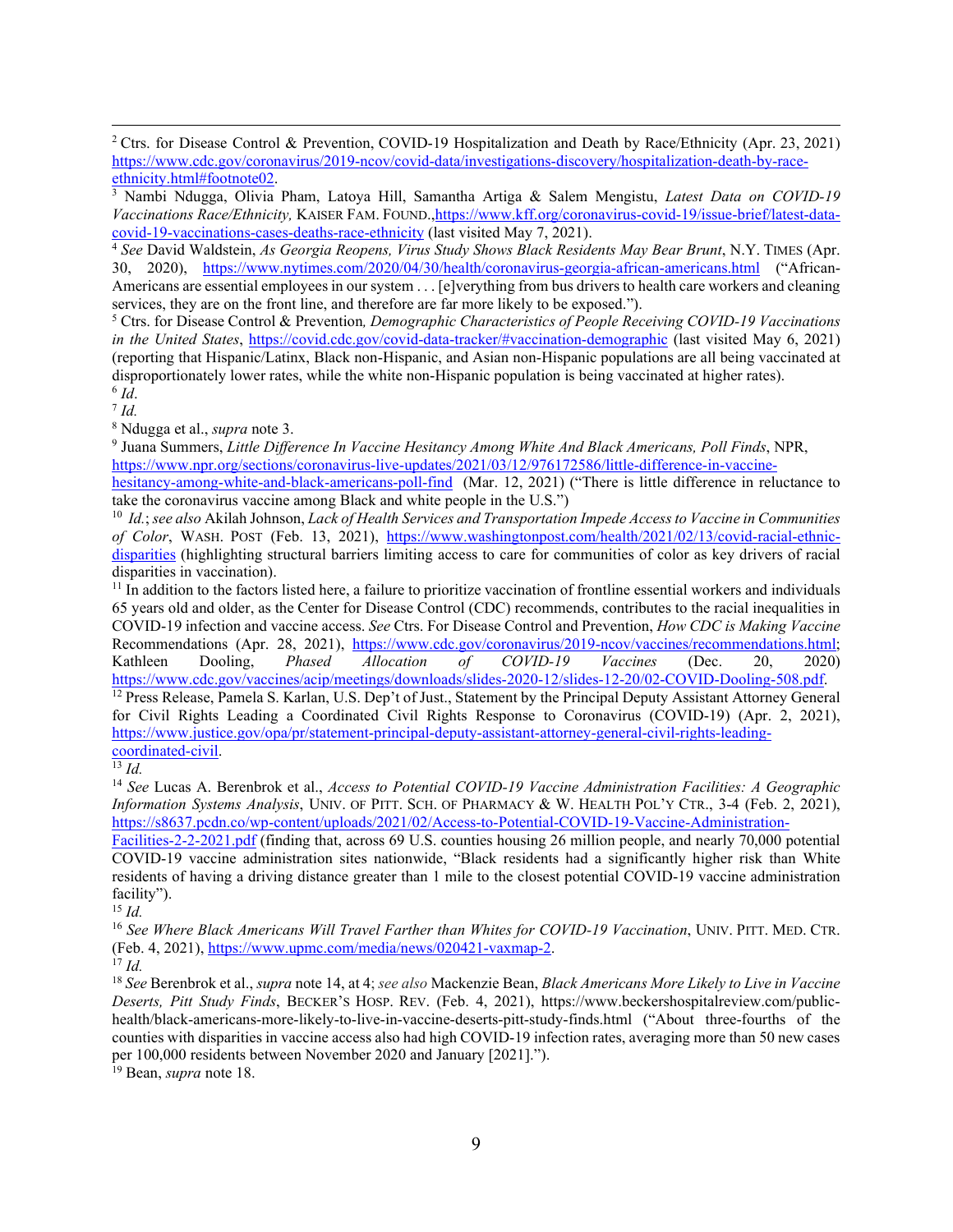<span id="page-9-1"></span><sup>21</sup> *See, e.g.*, Ellie Rushing, Oona Goodin-Smith & Anna Orso, *Philly Black Doctors Clinic Outpaced the City in Vaccinating Black Residents, but Group Says There's 'Room for Improvement*', INQUIRER (Feb. 25, 2021), [https://www.inquirer.com/health/coronavirus/philadelphia-coronavirus-vaccine-black-doctors-covid-consortium-](https://www.inquirer.com/health/coronavirus/philadelphia-coronavirus-vaccine-black-doctors-covid-consortium-20210225.html)[20210225.html.](https://www.inquirer.com/health/coronavirus/philadelphia-coronavirus-vaccine-black-doctors-covid-consortium-20210225.html)

<span id="page-9-2"></span><sup>22</sup> Jen Kirby, *Don't Hate the Vaccine Tourists, Hate the Vaccine Game*, VOX (Feb. 12, 2021) [https://www.vox.com/22262653/vaccine-tourism-covid-19;](https://www.vox.com/22262653/vaccine-tourism-covid-19) Kiran Misra, *'Vaccine Tourism': Tens of Thousands of Americans Cross State Lines for Injections,* GUARDIAN (Jan. 31, 2021), [https://www.theguardian.com/us](https://www.theguardian.com/us-news/2021/jan/31/us-vaccine-tourism-state-borders-covid-19-shots)[news/2021/jan/31/us-vaccine-tourism-state-borders-covid-19-shots](https://www.theguardian.com/us-news/2021/jan/31/us-vaccine-tourism-state-borders-covid-19-shots) (noting that vaccine tourism has "contributed to racial and socioeconomic disparities in vaccine distribution so far: from New York to New Jersey to Chicago, vaccine recipients have been overwhelmingly white, residing in wealthier zip codes").

<span id="page-9-3"></span> $23$  For example, setting up mobile vaccination centers at various times and locations most accessible to low-income communities of color, such as within a public housing community, in the evening, to account for working families.

<span id="page-9-4"></span><sup>24</sup> *See e.g.*, Sari Horwitz, *Getting a Photo ID So You Can Vote Is Easy. Unless You're Poor, Black, Latino or Elderly,* WASH. POST (May 23, 2016), [https://www.washingtonpost.com/politics/courts\\_law/getting-a-photo-id-so-you-can](https://www.washingtonpost.com/politics/courts_law/getting-a-photo-id-so-you-can-vote-is-easy-unless-youre-poor-black-latino-or-elderly/2016/05/23/8d5474ec-20f0-11e6-8690-f14ca9de2972_story.html)[vote-is-easy-unless-youre-poor-black-latino-or-elderly/2016/05/23/8d5474ec-20f0-11e6-8690-](https://www.washingtonpost.com/politics/courts_law/getting-a-photo-id-so-you-can-vote-is-easy-unless-youre-poor-black-latino-or-elderly/2016/05/23/8d5474ec-20f0-11e6-8690-f14ca9de2972_story.html)

[f14ca9de2972\\_story.html;](https://www.washingtonpost.com/politics/courts_law/getting-a-photo-id-so-you-can-vote-is-easy-unless-youre-poor-black-latino-or-elderly/2016/05/23/8d5474ec-20f0-11e6-8690-f14ca9de2972_story.html) *see also* NAACP LDF, *Frequently Asked Questions: Alabama's Discriminatory Photo ID Law*, <https://naacpldf.org/wp-content/uploads/Greater-Birmingham-Ministries-v.-Alabama-FAQ-1.pdf> (noting that "[n]ationally, 25% of Black and 16% of Latino voting-age citizens have no form of government issued photo ID, compared to just 8% of whites.").

<span id="page-9-5"></span><sup>25</sup> Any public transportation method must follow rigorous COVID-19 safety and cleaning protocols. *See* Ctrs. for Disease Control & Prevention, Using Transportation, [HTTPS://WWW.CDC.GOV/CORONAVIRUS/2019-](https://www.cdc.gov/CORONAVIRUS/2019-NCOV/DAILY-LIFE-COPING/USING-TRANSPORTATION.HTML#PARATRANSIT) [NCOV/DAILY-LIFE-COPING/USING-TRANSPORTATION.HTML#PARATRANSIT](https://www.cdc.gov/CORONAVIRUS/2019-NCOV/DAILY-LIFE-COPING/USING-TRANSPORTATION.HTML#PARATRANSIT) (last updated Feb. 17, 2021) (describing robust COVID-19 safety measures recommended for use with various forms of transportation, including mask requirements, social distancing guidelines, and cleaning protocols).

<span id="page-9-6"></span><sup>26</sup> For example, some cities provide free curb-to-curb service for individuals with vaccine appointments. *See* Taylor Moore, *If You Can't Get to Your Vaccine Appointment, These Cities Will Drive You*, NEXT CITY (Feb. 17, 2021), [https://nextcity.org/daily/entry/if-you-cant-get-to-your-vaccine-appointment-these-cities-will-drive-you.](https://nextcity.org/daily/entry/if-you-cant-get-to-your-vaccine-appointment-these-cities-will-drive-you)

<span id="page-9-7"></span><sup>27</sup> New Broadband Availability Map Shows 1 Million+ Georgians Without Reliable Internet Access, ALLONGEORGIA (July 2, 2020), https://allongeorgia.com/georgia-state-news/new-broadband-availability-map-shows-1-million-georgians-without-reliable-access.

<span id="page-9-8"></span><sup>28</sup> Andrew Perrin & Erica Turner, *Smartphones Help Blacks, Hispanics Bridge Some – But Not All – Digital Gaps* with Whites, PEW RES. CTR. (Aug. 20, 2019), [https://www.pewresearch.org/fact-tank/2019/08/20/smartphones-help](https://www.pewresearch.org/fact-tank/2019/08/20/smartphones-help-blacks-hispanics-bridge-some-but-not-all-digital-gaps-with-whites/)[blacks-hispanics-bridge-some-but-not-all-digital-gaps-with-whites/.](https://www.pewresearch.org/fact-tank/2019/08/20/smartphones-help-blacks-hispanics-bridge-some-but-not-all-digital-gaps-with-whites/) 29 *Id.*

<span id="page-9-10"></span><span id="page-9-9"></span><sup>30</sup> Cristina Silva, 'It's Life and Death': Non-English Speakers Struggle to Get COVID-19 Vaccine Across US, USA TODAY (Feb. 22, 2021), [https://www.usatoday.com/story/news/nation/2021/02/22/covid-19-vaccine-registration](https://www.usatoday.com/story/news/nation/2021/02/22/covid-19-vaccine-registration-non-english-speakers-left-behind/4503655001)[non-english-speakers-left-behind/4503655001;](https://www.usatoday.com/story/news/nation/2021/02/22/covid-19-vaccine-registration-non-english-speakers-left-behind/4503655001) *see also* Sydney Pereira*, New Yorkers Eligible for COVID Vaccine Report Frustrations with City Registration Websites*, GOTHAMIST (Jan. 11, 2021), [https://gothamist.com/news/new](https://gothamist.com/news/new-yorkers-eligible-vaccine-report-frustrations-city-registration-websites)[yorkers-eligible-vaccine-report-frustrations-city-registration-websites.](https://gothamist.com/news/new-yorkers-eligible-vaccine-report-frustrations-city-registration-websites) 31 Sara Ashley O'Brien, *COVID-19 Vaccine Rollout Puts a Spotlight on Unequal Internet Access*, CNN BUS. (Feb. 4,

<span id="page-9-11"></span>2021), [https://www.cnn.com/2021/02/04/tech/vaccine-internet-digital-divide/index.html.](https://www.cnn.com/2021/02/04/tech/vaccine-internet-digital-divide/index.html) 32 *See* Ctrs. for Disease Control & Prevention, Interim Guidance on COVID-19 Vaccination Implementation,

<span id="page-9-12"></span>[https://www.cdc.gov/coronavirus/2019-ncov/community/homeless-shelters/vaccination-guidance.html.](https://www.cdc.gov/coronavirus/2019-ncov/community/homeless-shelters/vaccination-guidance.html) (last updated Apr. 30, 2021) ("Homeless services are often provided in congregate settings, which could facilitate the spread of infection, including infection caused by the virus that causes COVID-19. Because many people who are homeless are older adults or have underlying medical conditions, they may also be at increased risk for severe illness.").

<span id="page-9-13"></span><sup>33</sup> Harmeet Kaur, *African Americans Are Disproportionately More Likely to Experience Homelessness, a Government Report Finds*, CNN, (Jan. 24, 2020), [https://www.cnn.com/2020/01/24/us/african-americans-hud-homelessness](https://www.cnn.com/2020/01/24/us/african-americans-hud-homelessness-report-trnd/index.html)[report-trnd/index.html.](https://www.cnn.com/2020/01/24/us/african-americans-hud-homelessness-report-trnd/index.html)

<span id="page-9-0"></span><sup>20</sup> *See supra* note 4; *see also* Elise Gould & Valerie Wilson, *Black Workers Face Two of the Most Lethal Preexisting Conditions for Coronavirus—Racism and Economic Inequality*, ECON. POL'Y INST. (June 1, 2020), <https://www.epi.org/publication/black-workers-covid/> (noting that Black workers are more likely to be in frontline essential jobs, forcing them to risk their own and their families' health to earn a living).